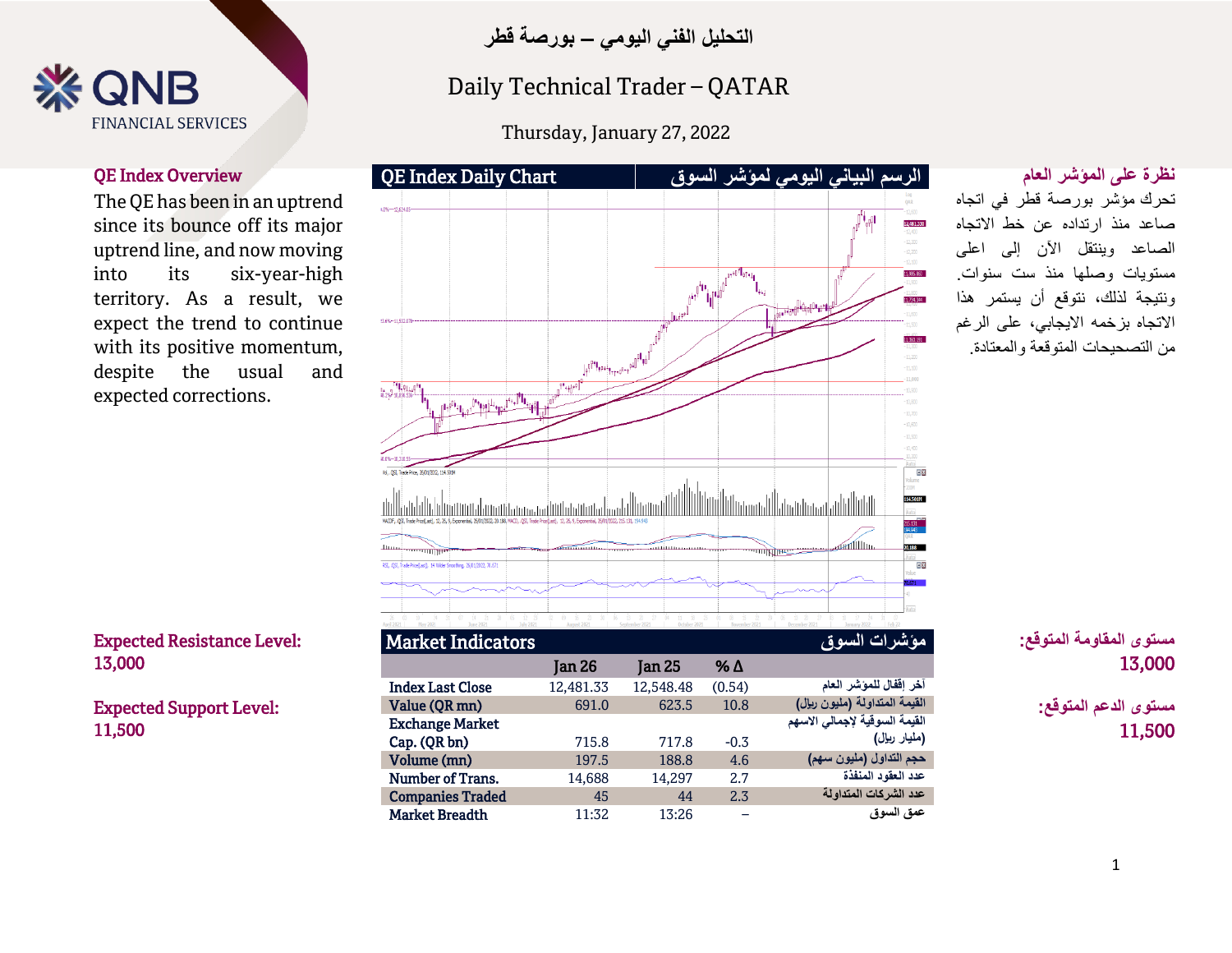The stock price reached a strong resistance; it needs to breakout the below mentioned level for the trend to continue up.



# وصل سعر السهم إلى مستوى مقاومة قوي؛ ويحتاج سعر السهم إلى اختراق المستوى المذكور أدناه لهذا االتجاه لمواصلة االرتفاع.

 **االهداف السعرية المتوقعة:** 1.749 **لاير –** 1.808 **لاير** نرجح الشراء في حال اختراق السعر فوق مستوى 1.688 لاير.

**مستوى ايقاف الخسارة المقترح: حسب ما يالئم المتداول**

## Expected Target Price: QR1.749 – QR1.808

A price breakout above QR1.688 triggers the buy idea.

## Suggested Stop-Loss Level: **Discretionary**

| Resistance/Support |              | الدعم / المقاومة ا        |               |          |
|--------------------|--------------|---------------------------|---------------|----------|
| Level              | الأول<br>1st | الثاني<br>2 <sub>nd</sub> | الثالث<br>Zrd | المستو ي |
| Resistance         | 1.688        | 1.749                     | 1.808         | مقاومة   |
| Support            | 1.654        | 1.606                     | 1.595         | 1 عد     |

**حجم التداول** Volume **%التغير** ∆% **سعر االقفال** .Px Last 1.680 0.00 7,636,988

## **التعريفات:**

ا**لشموع اليابانية:** وهي أحد طرق رسم الأسعار على طريقة يابانية قديمة<sub>.</sub> يحدد الرسم سعر الافتتاح والإغلاق وأعلى وأدنى سعر وصله السهم خلال فترة محددة. وتتكون الشمعة من "جسم" الشمعة حيث تتحدد بسعر الافتتاح والإغلاق. الشمعة الملونة تعني أن سعر الإغالق أقل من سعر الافتتاح والعكس صحيح بالنسبة للشمعة البيضاء. للشمعة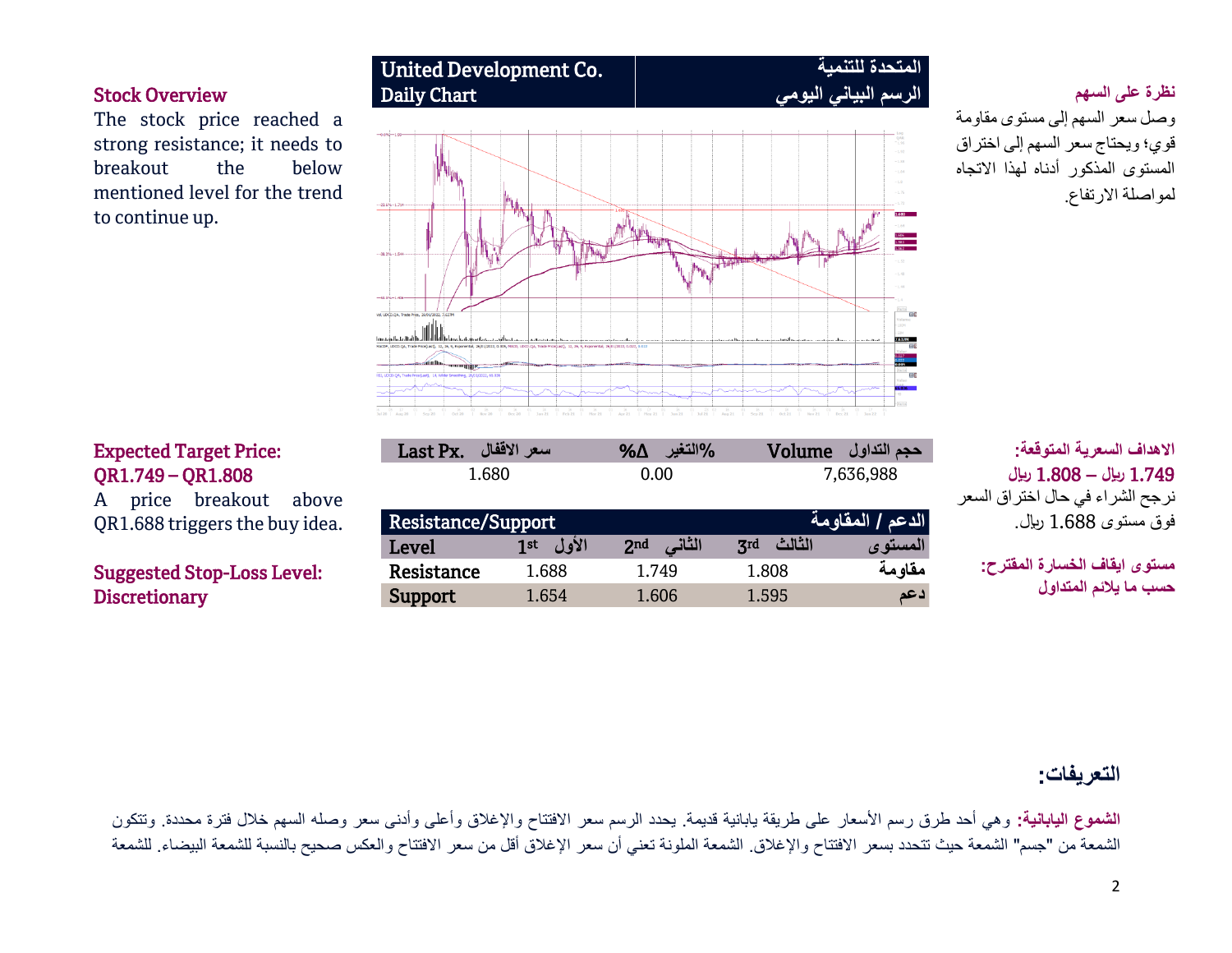اليابانية ما يسمى بـ "ظل" الشمعة وهذا لظل يحدد أعلى وأقل سعر وصله السهم خالل الفترة المطلوبة. بصورة عامة، فإن شكل الشمعة له دالالت كثيرة من استمرار التجاه السهم أو انعكاسه.

**مستوى الدعم:** وهو المستوى الذي يتوقع فيه أن يشارك المتداولين فيه على الشراء أكثر من البيع، وهذا يقلل من احتمال انخفاض السهم إلى مستويات دنية.

**مستوى المقاومة:** وهو عكس مستوى الدعم، حيث يتوقع أن يقوم المتداولون بالبيع أكثر من الشراء، وذلك يقلل من احتمال ارتفاع السهم الى مستويات أعلى.

**المتوسط المتحرك البسيط:** هو متوسط حسابي يحسب معدل سعر السهم على عدد محدد من الفترات المختارة لهذا السبب يعتبر هذا المؤشر متأخر في إعطاء عالمات البيع والشراء. المتوسطات المستخدمة في تحليلنا تستخدم أسعار الإغلاق. بشكل عام، للمتوسطات أغراضا كثيرة، مثل أداة لمعرفة اتجاه السعر تأشيري، تقليل حدة تقلبات السعر والمستويات المحتملة للدعم والمقاومة وإلى غير ذلك من االستخدامات.

**عمق السوق:** يشير إلى عدد األوراق المالية التي تم تداولها وأقفلت على ارتفاع مقابل عدد األسهم المتراجعة في تبادل يوم معين.

**المتوسط المتحرك التقارب / التباعد )**MACD**):** هو مؤشر تداول يدل على التغيرات في قوة واتجاه وزخم أسعار األسهم من خالل مجموعة حسابات مكونة من ثالثة سالسل زمنية محسوبة من بيانات أسعار اإلغالق التاريخية.

**مؤشر القوة النسبية )**RSI**):** وهو مؤشر فني يقارن قوة تحرك سعر السهم خالل فترة معينة محاولة منه لتحديد ذروة الشراء أو البيع من قبل المتداولين. يتذبذب المؤشر بين ال 0 وال 100 درجة. وبشكل عام، يعتبر وصول المؤشر الى قراءات فوق ال 70 درجة بأن السعر قد وصل الى مناطق ذروة الشراء وتحت ال 30 درجة لمستويات ذروة البيع.

**نمط / شكل الأسعار:** وهو استقراء لحركة سعر السهم حسب أشكال معينة يتم تداولها في وسط التحليل الفني. وتأتي هذه الأنماط السعرية في أشكال مختلفة (مثل الرأس والكتفين والمثلثات، والأعلام، الخ). وتستخدم الأشكال لتحديد الاتجاهات المحتملة لحركة السهم أو انعكاسها ونقاط الدخول والخروج وغيرها من الاستخدامات.

**انسحابات فيبوناتشي:** نسبت هذه االنسحابات لعالم الرياضيات ليوناردو فيبوناتشي، وهي الخطوط األفقية التي تشير إلى المناطق المتوقعة للدعم أو المقاومة لسعر السهم على أساس حركة الأسعار السابقة. تستخدم المستويات التالية للسهم كأهم مستويات الانسحابات المحتملة للحركة السابقة لذلك السهم وهي 23.6%, 50.0%, 61.8%, 61.8% ,%50.0 ومستوى ال %100.0 من أجزاء الحركة السابقة.

**محور فيبوناتشي ومستويات الدعم والمقاومة البينية:** وهذا مختلف تماما لالنسحابات المذكورة أعاله. لهذا المحور حسابات معينة من سعر اإلغالق مع أعلى سعر وأقل سعر لليوم السابق يستخلص منها مستويات دعم ومقاومة بينية متوقعة للتداول اليومي.

# **Definitions**

Candlestick: A chart that displays the high, low, opening and closing prices for a security in a single period. The body of the candle is made up by the opening and the closing prices, i.e., the taller the body the greater the range between these two prices and vice versa. A colored candle denotes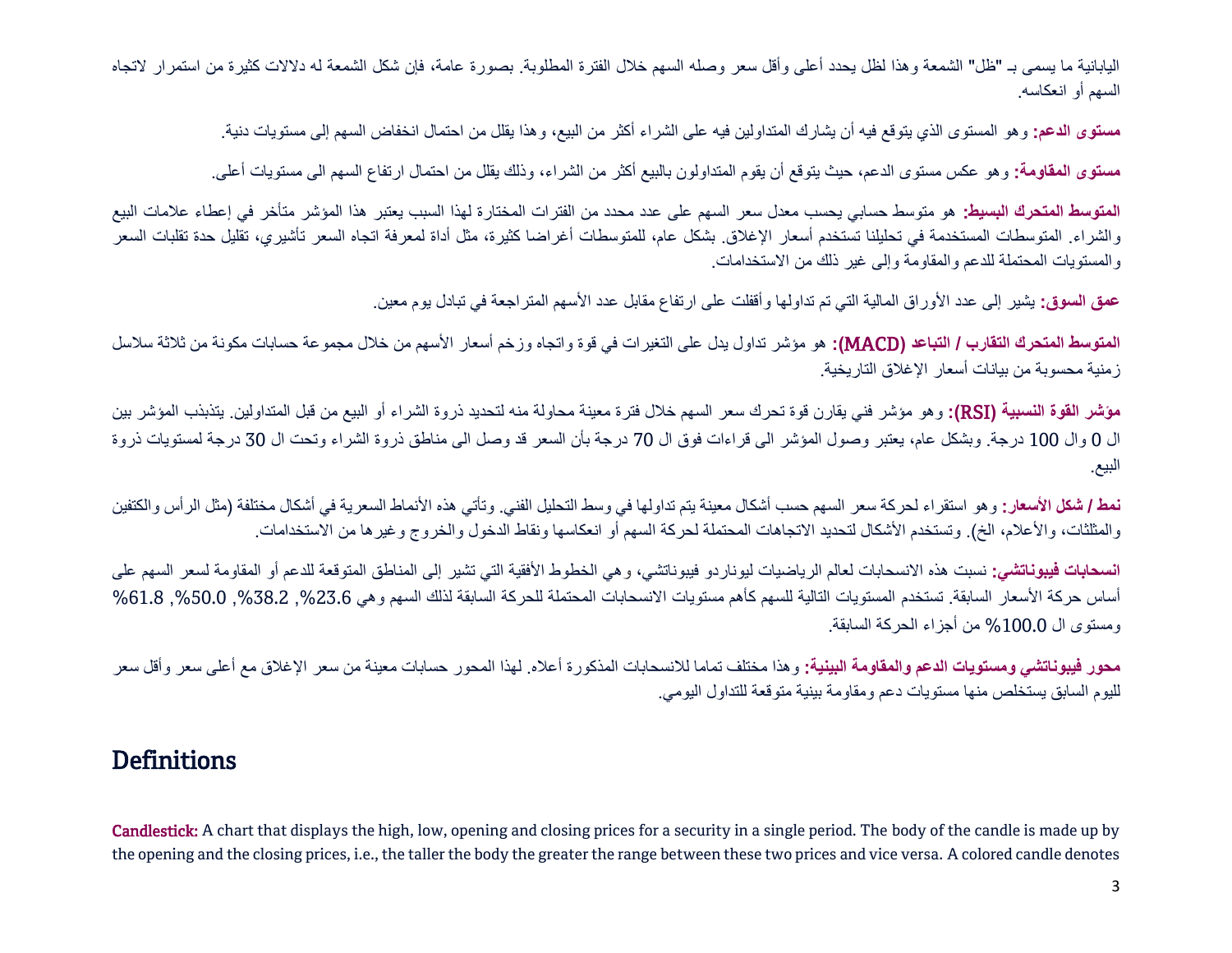a closing price that is lower than the opening price, while a white candle shows the opposite. The candlestick's shadows or wicks show the period's high and low prices and how they compare to the opening and closing price. In general, the shape of the candle will vary upon the positions of the period's high, low, opening and closing prices.

Support: A level that could cause more buyers to step in in order to prevent the security from falling or causing the security price to head higher.

Resistance: An inverse of a support level. A resistance area or level could cause more sellers to step in in order to prevent the security from rising or causing the security price to head lower.

SMA (Simple Moving Average): Is an arithmetic average, which calculates the average price of a security over a defined number of periods and is thus considered a lagging indicator. SMAs used in our analysis refer to closing prices. In general, SMAs serve many purposes, such as a smoothing tool, an indicative price direction and potential support/resistance levels.

Market Breadth: Breadth indicates the number of securities that have closed higher vs. the number of decliners in a particular exchange.

MACD (Moving Average Convergence/Divergence): Is a trading indicator, which shows changes in the strength, direction, momentum and duration of a trend in a stock's price through a collection of three-time series calculated from historical closing price data.

RSI (Relative Strength Index): Is a momentum indicator that compares a security's price gains to its losses for a predetermined number of periods (we generally use 14 periods). The RSI attempts to point out how a security, in relative terms, is in the overbought/oversold zone. Securities with a RSI above 70 could be considered as overbought, and below 30 could be considered as oversold.

Pattern/Formation: Is a graphical presentation of a security's price activity over a certain period of time. Formations come in different shapes (such as, head & shoulders, triangles, flags, and so on). They can be used to identify potential trends, reversal of trends, price targets, entry and exit points, etc.

Fibonacci Retracements: Are horizontal lines that indicate expected areas of support/resistance for a security based on a predetermined price movement. These levels are usually indicated by Fibonacci ratios of 23.6%, 38.2%, 50.0%, 61.8% and 100% from that particular movement.

Fibonacci Pivot and Intraday Support/Resistance: A Pivot Point is generally used to formulate expected future support/resistance levels. From the base Pivot Point, Fibonacci multiples of the high-low differential are added to form resistance levels and subtracted to form support levels.

# **Contacts**